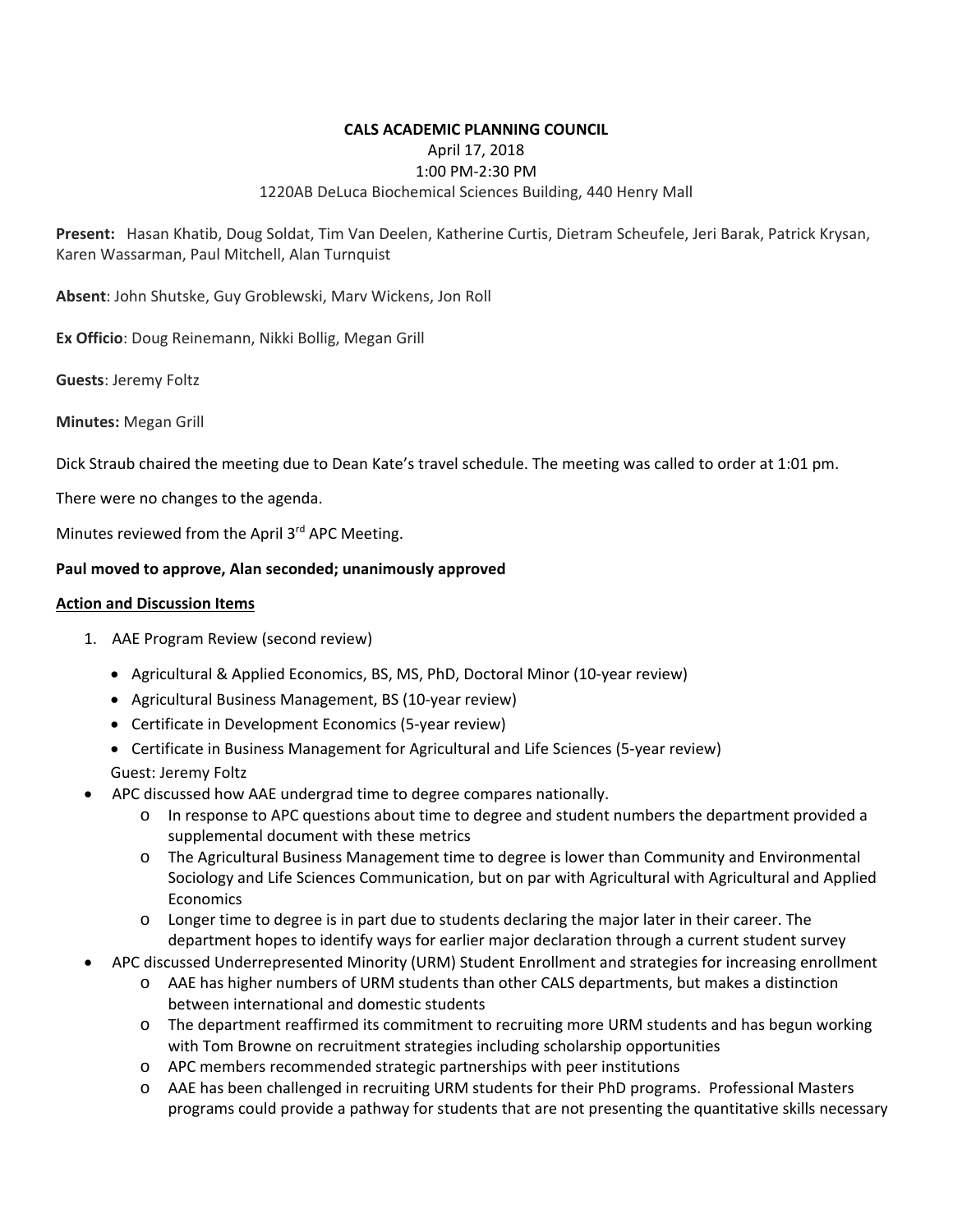for acceptance into PhD program. Students could either gain mastery of or demonstrate these quantitative skills and transition to the PhD program.

- APC asked about tension between Agricultural Business Management and Agricultural and Applied Economics majors as noted in the review
	- o Tension noted in the review may be related to specific students, but this is not a concern for the student body as a whole
	- o Currently there is a student survey which will provide more data about student perceptions
	- APC members asked if any course changes have been sparked as a result of the review
		- o The department is still digesting the report, and have not had an opportunity to develop new courses as a result of any recommendations
		- o The department was already considering an alternative course in place of Farm Management, which is currently required of ABM students
- APC was concerned about whether or not the review was thorough enough to be considered complete
	- o APC questioned why more students and faculty were not interviewed as part of the review process
	- o The review committee noted availability as a challenge, and the department stated that they did not receive enough notice for scheduling

# **Katherine moved to approve the review with comments that the department continue to investigate the climate, and continuing to strategize on diversity initiatives, Alan seconded; unanimously approved**

## **Informational Items and Announcements**

- 1. Update on CALS Redesign
	- Dick reviewed the faculty savings document that departments will use to request 101 salary savings and asked for questions and feedback
	- 50% of salary savings from extension vacancies will be returned to departments
	- Cluster hire funds are not controlled by CALS Dean's office and are not addressed through the request process
	- Departments may have a need for bridge funding and can use a specific form to request this
	- Two calls for funding will occur each year in the fall and the spring
	- Funds do not necessarily need to be spent on funding faculty hires, but the department's plan has to be approved by the deans office on a case by case basis.
- 2. Update on APC Nominations and Elections
	- CALS Academic Affairs has received nominations for APC vacancies
	- $\bullet$  Ballots will be sent out via qualtrics and will be due by May 4<sup>th</sup>
	- $\bullet$  Megan will provide election results at the May 15<sup>th</sup> meeting
- 3. Update on FISC and Associate Dean Searches
	- An offer letter for the FISC Director position has been sent
	- Interviews for the Associate Dean position have concluded and Dean Kate is currently conducting reference checks

# **Updates on Previous Actions**

- 1. Follow Up from Environmental Sciences Program Review
	- The Environmental Sciences major is shared between CALS and L&S and underwent a 5 year review through the office of the provost
	- As follow up from the review the Deans from both colleges asked for updated governance procedures